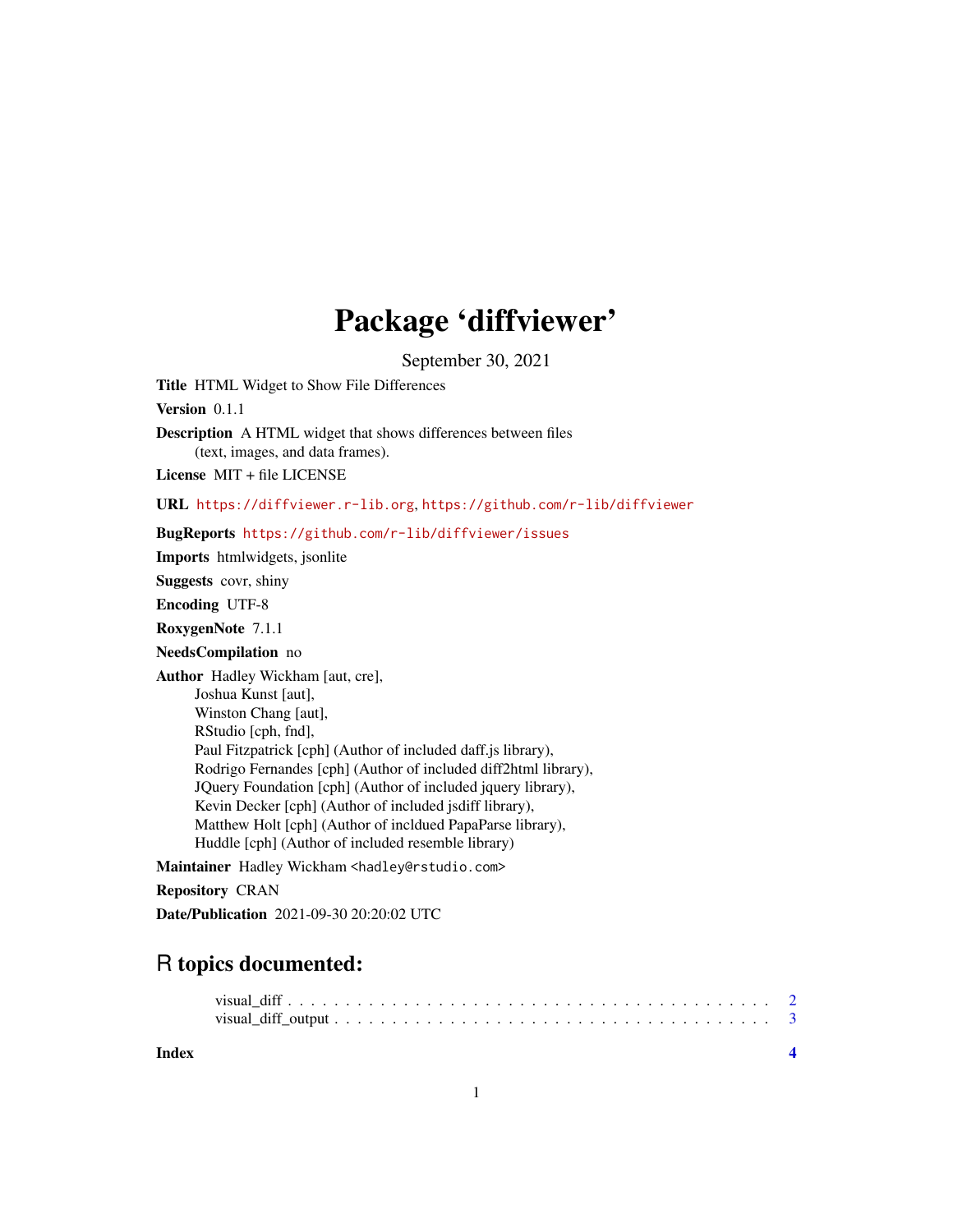<span id="page-1-0"></span>

#### Description

Currently supports:

- image diffs for .svg and .png
- tabular diffs for .csv
- text diffs for everything else

#### Usage

```
visual_diff(file_old, file_new, width = NULL, height = NULL)
```
#### Arguments

| file_old, file_new        |                           |  |  |  |  |  |  |
|---------------------------|---------------------------|--|--|--|--|--|--|
|                           | Paths to files to compare |  |  |  |  |  |  |
| width, height Output size |                           |  |  |  |  |  |  |

#### Value

A HTML widget

#### See Also

[visual\\_diff\\_output\(\)](#page-2-1) for use within Shiny apps

#### Examples

```
path1 <- tempfile()
path2 <- tempfile()
writeLines(letters, path1)
writeLines(letters[-13], path2)
if (interactive()) {
  visual_diff(path1, path2)
}
```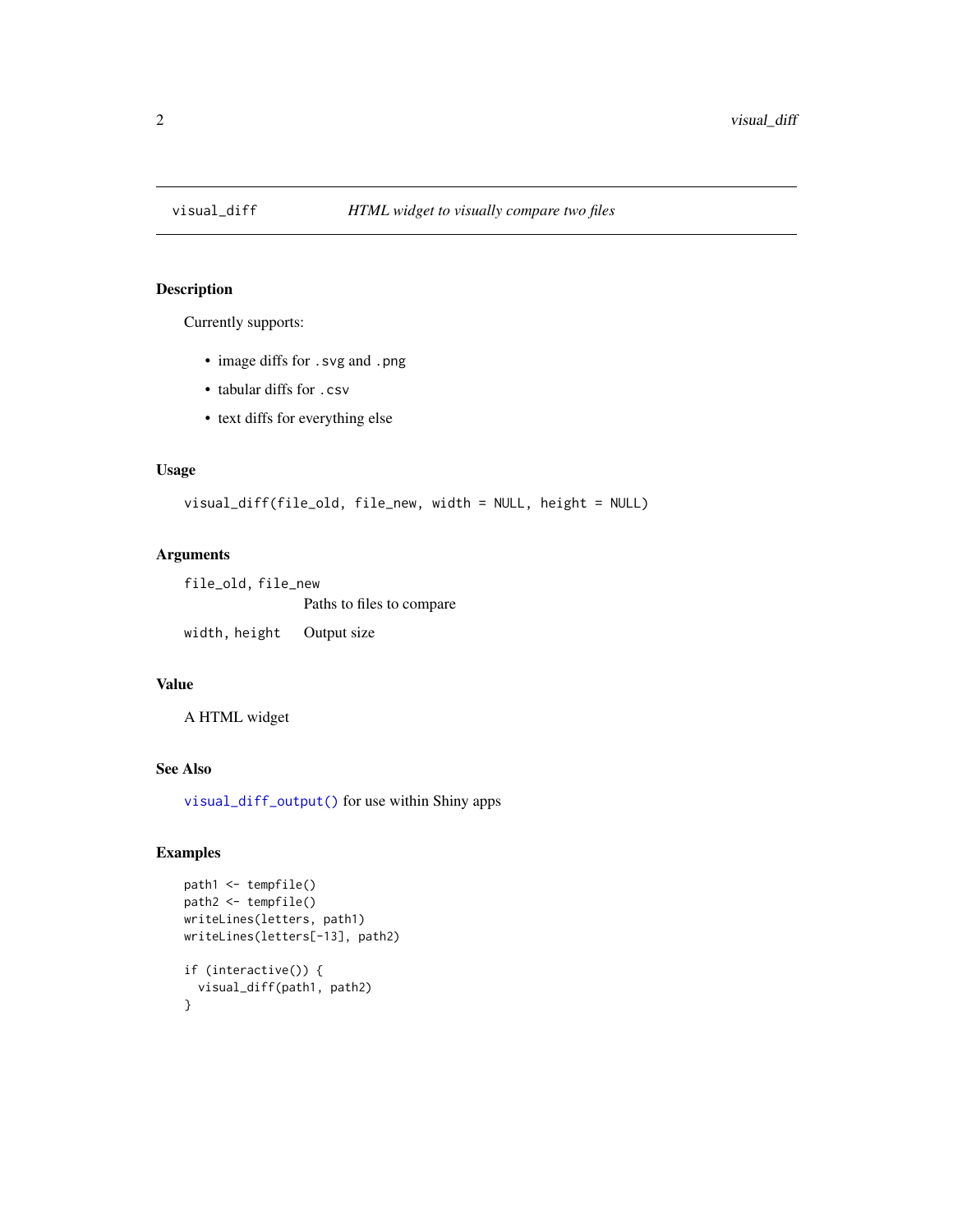<span id="page-2-1"></span><span id="page-2-0"></span>visual\_diff\_output *Shiny bindings for* visual\_diff()

#### Description

Use visual\_diff\_output() in ui and render\_visual\_diff(visual\_diff(...)) in the server function.

#### Usage

```
visual_diff_output(outputId, width = "100%", height = "400px")
```

```
visual_diff_render(expr, env = parent.frame(), quoted = FALSE)
```
#### Arguments

| output variable to read from                                                                                                      |
|-----------------------------------------------------------------------------------------------------------------------------------|
| Must be a valid CSS unit (like '100%', '400px', 'auto') or a number, which<br>will be coerced to a string and have 'px' appended. |
| An expression that generates a visual diff                                                                                        |
| The environment in which to evaluate expr.                                                                                        |
| Is expr a quoted expression (with $\text{quote}()$ )? This is useful if you want to save<br>an expression in a variable.          |
|                                                                                                                                   |

#### Value

Components for use inside a Shiny app.

#### Examples

```
if (require("shiny") && interactive()) {
ui <- fluidPage(
  visual_diff_output("diff")
\mathcal{L}server <- function(input, output, session) {
  path1 <- tempfile()
  path2 <- tempfile()
  writeLines(letters, path1)
  writeLines(letters[-13], path2)
  output$diff <- visual_diff_render(visual_diff(path1, path2))
}
shinyApp(ui, server)
}
```